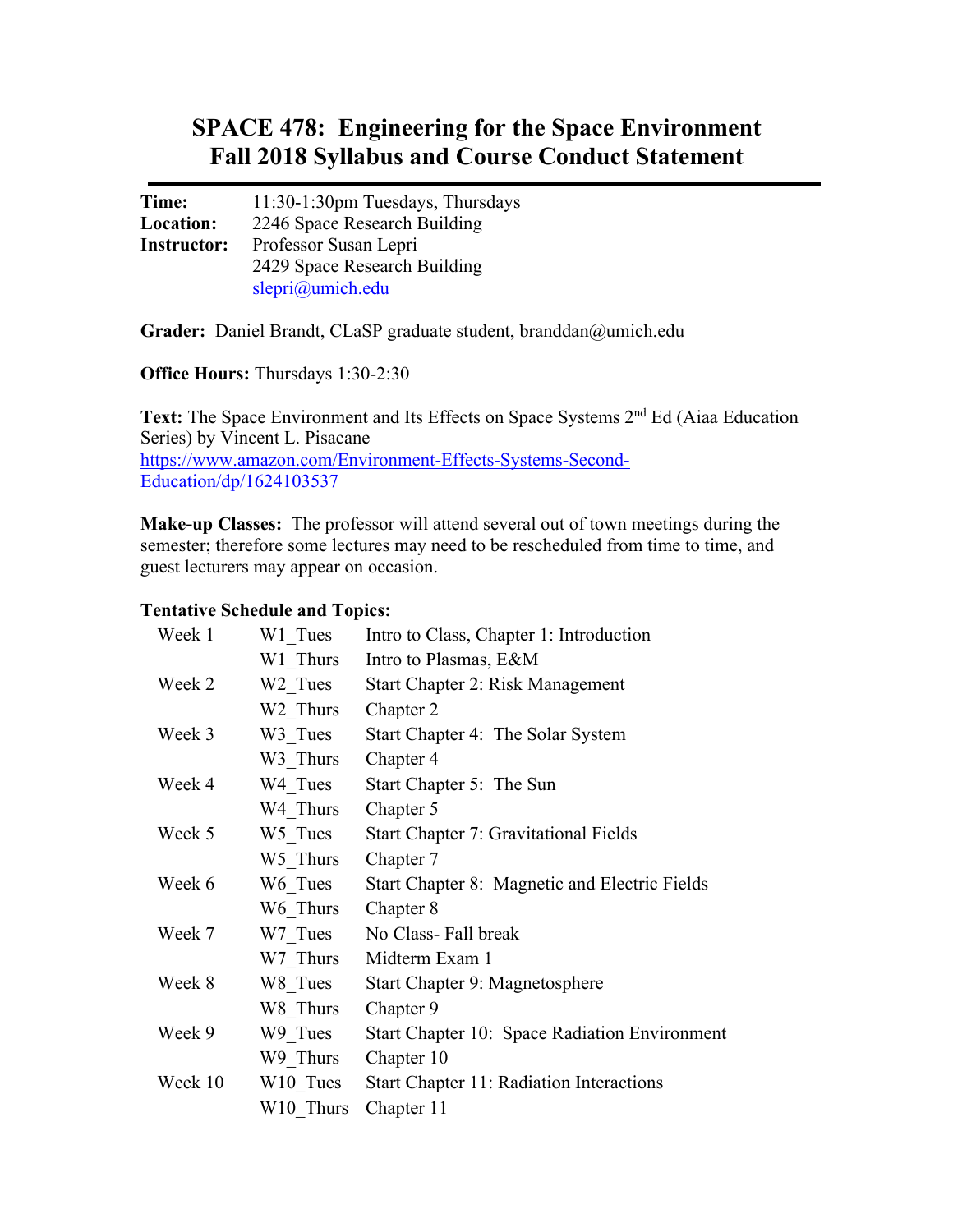|         |                      | Week 11 W11 Tues Start Chapter 12: Neutral Environment |            |
|---------|----------------------|--------------------------------------------------------|------------|
|         | W11 Thurs Chapter 12 |                                                        |            |
| Week 12 |                      | W12 Tues Start Chapter 13: Plasma Interactions         |            |
|         |                      | W12 Thurs No Class - Thanksgiving Break                |            |
| Week 13 |                      | W13 Tues Exam Review                                   |            |
|         |                      | W13 Thurs Midterm Exam 2                               |            |
| Week 14 |                      | W14 Tues Presentations                                 |            |
|         |                      | W14 Thurs Presentations                                |            |
|         |                      | Week 15 W15 Tues Presentations                         | last class |

### **Grading Apportionment:**

Homework: 30% 2 Midterms: 40% Final Project: 25% Attendance/Participation: 5%

### **Milestone Dates:**

9/5 First day of class 10/19 Midterm 1 10/18 Fall Break 11/22 Thanksgiving Break 11/30 Midterm 2 12/12 Last Day of class Case Study Final Presentations

Final Project: There will be a Final Project that will require both a written and oral component, each counting for 50% of the Final Project grade. The topic of the project will be discussed in class. It will be due after thanksgiving and oral presentations will be given during the last two weeks of class. This project will be a group project, but everyone must hand in an individual written report. The report will be on the order of 10- 20 pages, and the presentations will be on the order of 20-30 minutes. Details will be discussed in more depth in the end of September.

## **Course Conduct Statement**

The College of Engineering has an honor code, which is taken seriously. For more details, please visit: http://honorcode.engin.umich.edu/wpcontent/uploads/sites/147/2014/07/Honor-code-pamphlet-Adobe-Prof.pdf

### **Policy on Homework**

You are encouraged to form study groups to work on homework problems and to study in other ways. You are allowed to consult with other students during the conceptualization of a problem. However, all written work, whether in scrap or final form, is to be generated by you alone. Show all work for homework problems, a correct answer can be marked down if work is not shown on how you arrive at the answer. You are not allowed to possess, look at, use, or in anyway derive advantage from the existence of solutions